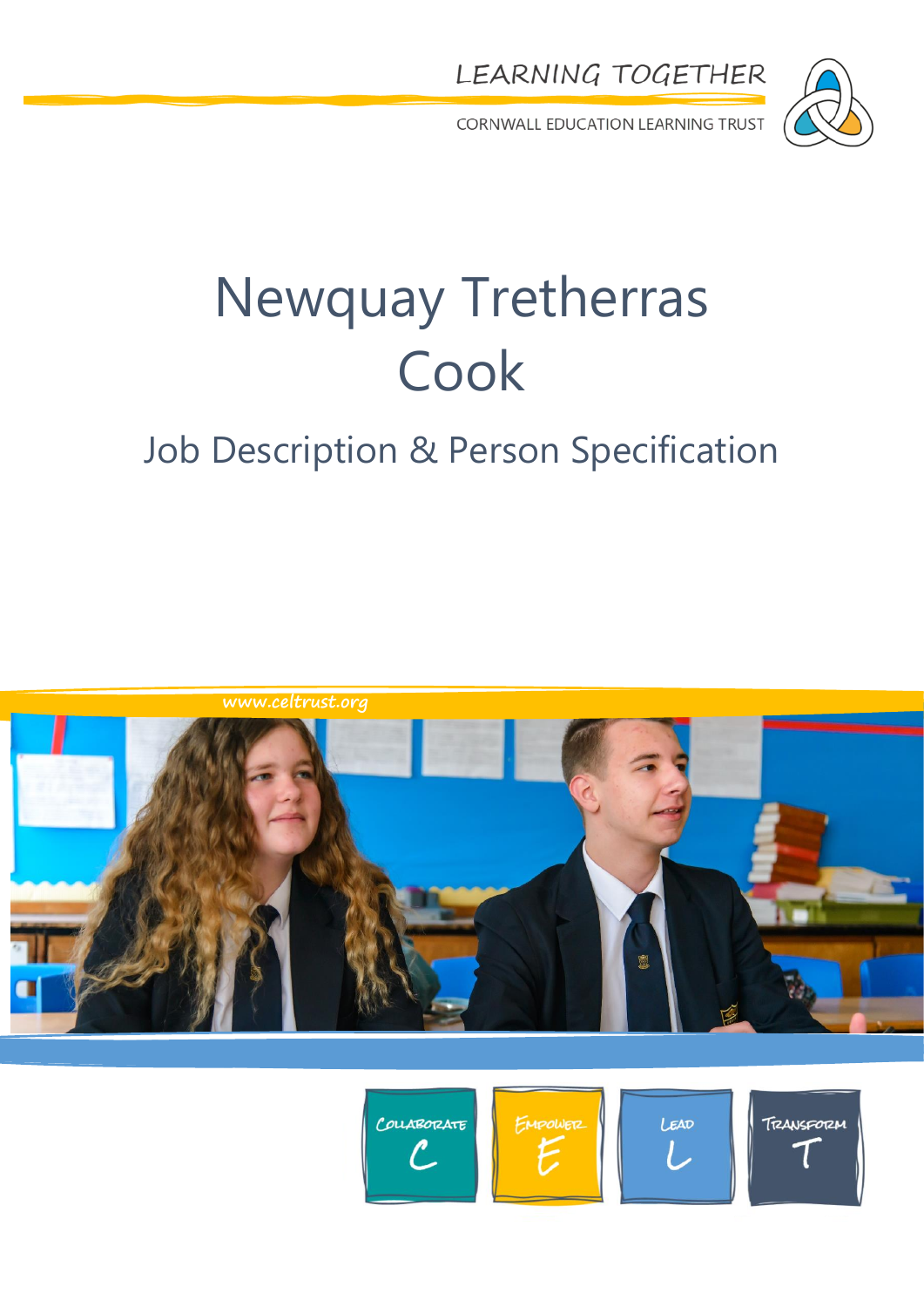### Job Description

| Purpose of the Post: | You will provide key support in the preparation, cooking and serving of<br>food and beverages plus related catering duties such as maintaining<br>excellent levels of cleanliness and adhering to all food safety and hygiene<br>practices. You will have the responsibility of a designated section within<br>the kitchen to include management of the relevant chefs and GCatering<br>Assistants, the preparation and cooking of the food within your section<br>and all related operation for this area. You will also be the friendly face of<br>the kitchen team, serving students and ensuring the smooth running of<br>food service times. You will also support the external catering<br>activities/functions. |
|----------------------|------------------------------------------------------------------------------------------------------------------------------------------------------------------------------------------------------------------------------------------------------------------------------------------------------------------------------------------------------------------------------------------------------------------------------------------------------------------------------------------------------------------------------------------------------------------------------------------------------------------------------------------------------------------------------------------------------------------------|
| Reporting to:        | Catering Manager, Deputy Headteachers, Headteacher                                                                                                                                                                                                                                                                                                                                                                                                                                                                                                                                                                                                                                                                     |
| Location:            | Based at Newquay Tretherras but there may be a requirement to travel to<br>undertake work at or for other academies/sites within Cornwall Education<br>Learning Trust.                                                                                                                                                                                                                                                                                                                                                                                                                                                                                                                                                 |
| Salary Grade:        | Grade E                                                                                                                                                                                                                                                                                                                                                                                                                                                                                                                                                                                                                                                                                                                |
| Hours:               | 25 hours per week, term time plus 5 additional days (39 working weeks /<br>44.652 paid weeks)                                                                                                                                                                                                                                                                                                                                                                                                                                                                                                                                                                                                                          |

#### **Main Purpose of Job:**

To organise, supervise and provide a quality catering service for the school.

#### **Main Duties and Responsibilities**

- $\cdot$  To be responsible for the preparation, cooking and service of food ensuring that efficient and economic use is made of all resources and the highest standards of hygiene and food safety are maintained.
- $\cdot \cdot$  To plan, operate and control the production and service of food related duties within a designated section and to assist in other areas where necessary. To devise set programmes of work for yourself and to supervise the work of catering staff on a daily basis.
- \* To assist and lead in the creation of daily specials and menus to ensure a variety of meals are served in the school which cater for different dietary requirements as appropriate.
- \* To act as relief chef in head chefs absence. To be versatile and confident in your ability, being able to step in and take on new kitchen sections and learn new skills.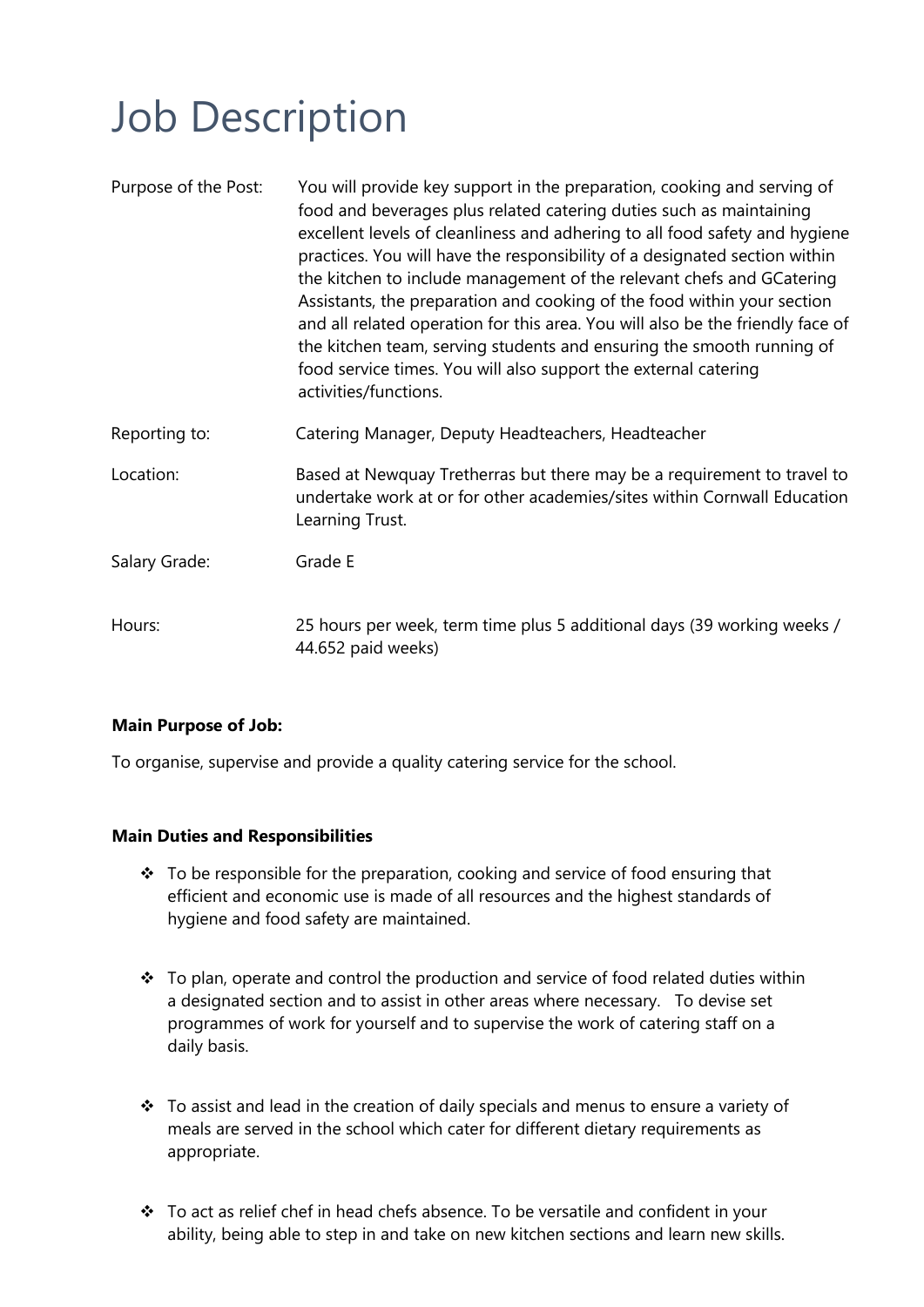- \* To support the team by working efficiently and bringing knowledge, enthusiasm and skill to your role.
- $\cdot$  Remaining upbeat and positive in a fast paced and sometimes challenging environment.
- $\cdot$  To take responsibility for the standard of cleanliness, safety and hygiene of the premises and equipment and operate within the guidelines of the Health and Safety and Hygiene Regulations.
- $\div$  To plan for the order of all food goods and other commodities required from the recognised suppliers in accordance with the catering requirements of the school with guidance from the Catering Manager.
- $\cdot$  To operate and control food stocks to including maintaining stock records and ensuring the correct completion and submission of all appropriate returns and records.
- Co-coordinating deliveries, stock rotation and stock take.
- \* To assist with School catering functions at the direction of the Catering Manager. To arrange for appropriate information and paperwork to be made available to the Catering office on a regular basis.
- $\cdot \cdot$  To undertake other duties appropriate to the grading of the post as required.

#### **General Responsibilities applicable to all staff:**

- \* To demonstrate and promote the values of Cornwall Education Learning Trust at all times.
- \* To work effectively with other members of staff to meet the needs of all students.
- To work with professionalism in line with the Trust's Code of Conduct.
- To attend staff meetings and Trust-based INSET as required.
- $\cdot$  To be responsible for his/her own self-development on a continuous basis, undertaking any training/professional development as appropriate.
- $\cdot \cdot$  To be aware of and adhere to all applicable Trust policies and procedures.
- $\div$  To maintain at all times the utmost confidentiality with regard to all reports, records, personal data relating to staff and students and other information of a sensitive or confidential nature acquired in the course of undertaking duties for the Trust, with due regard to General Data Protection Regulations.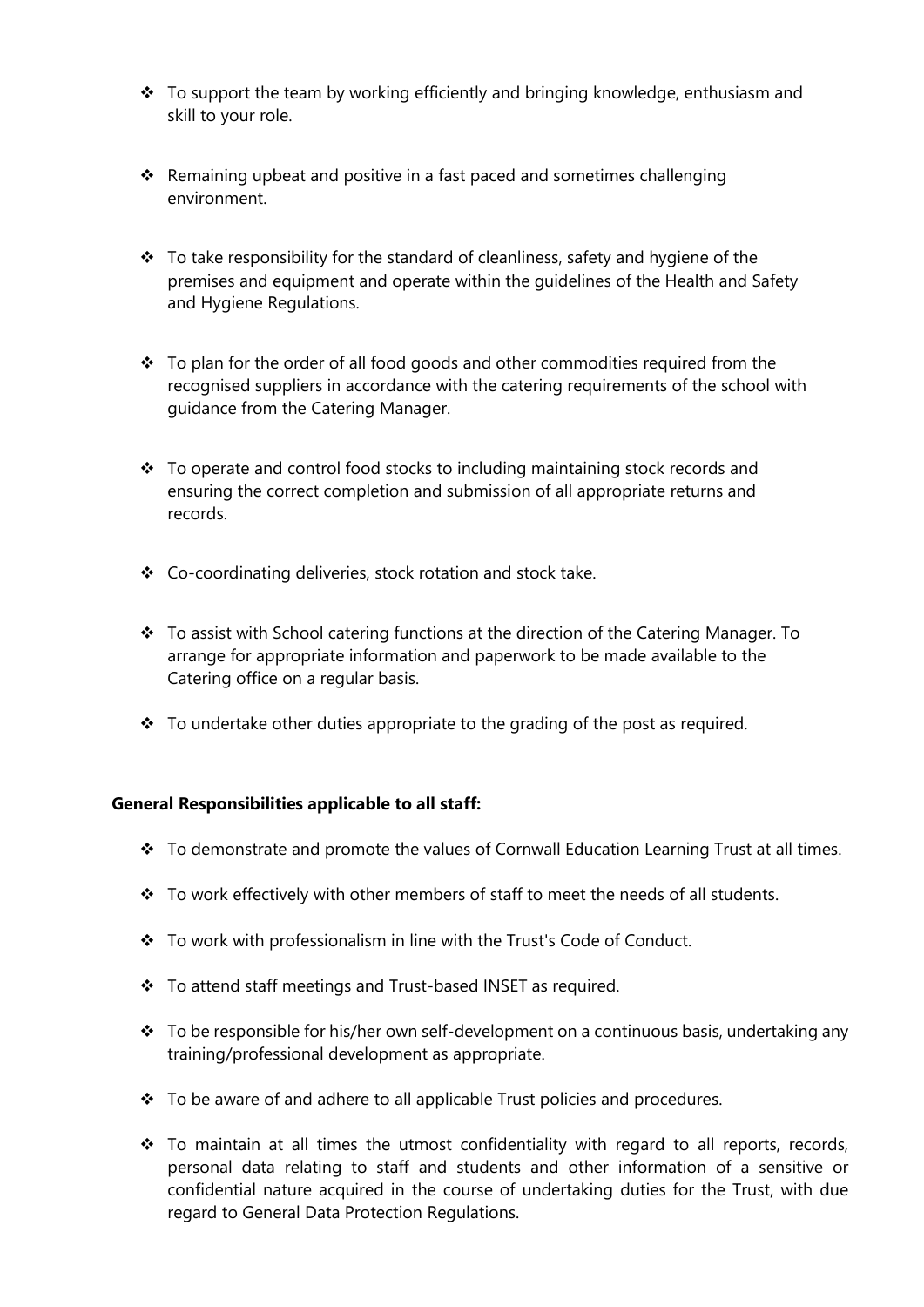#### Note:

- This Job Description is illustrative of the general nature and level of responsibility of the work to be undertaken commensurate with the grade. It is not a comprehensive list of all the responsibilities, duties and tasks relating to the post.
- \* The postholder may be required to undertake such work as may be determined by the Headteacher/line manager from time to time, up to or at a level consistent with the main responsibilities of the job.
- \* This Job Description may be amended at any time in consultation with the postholder.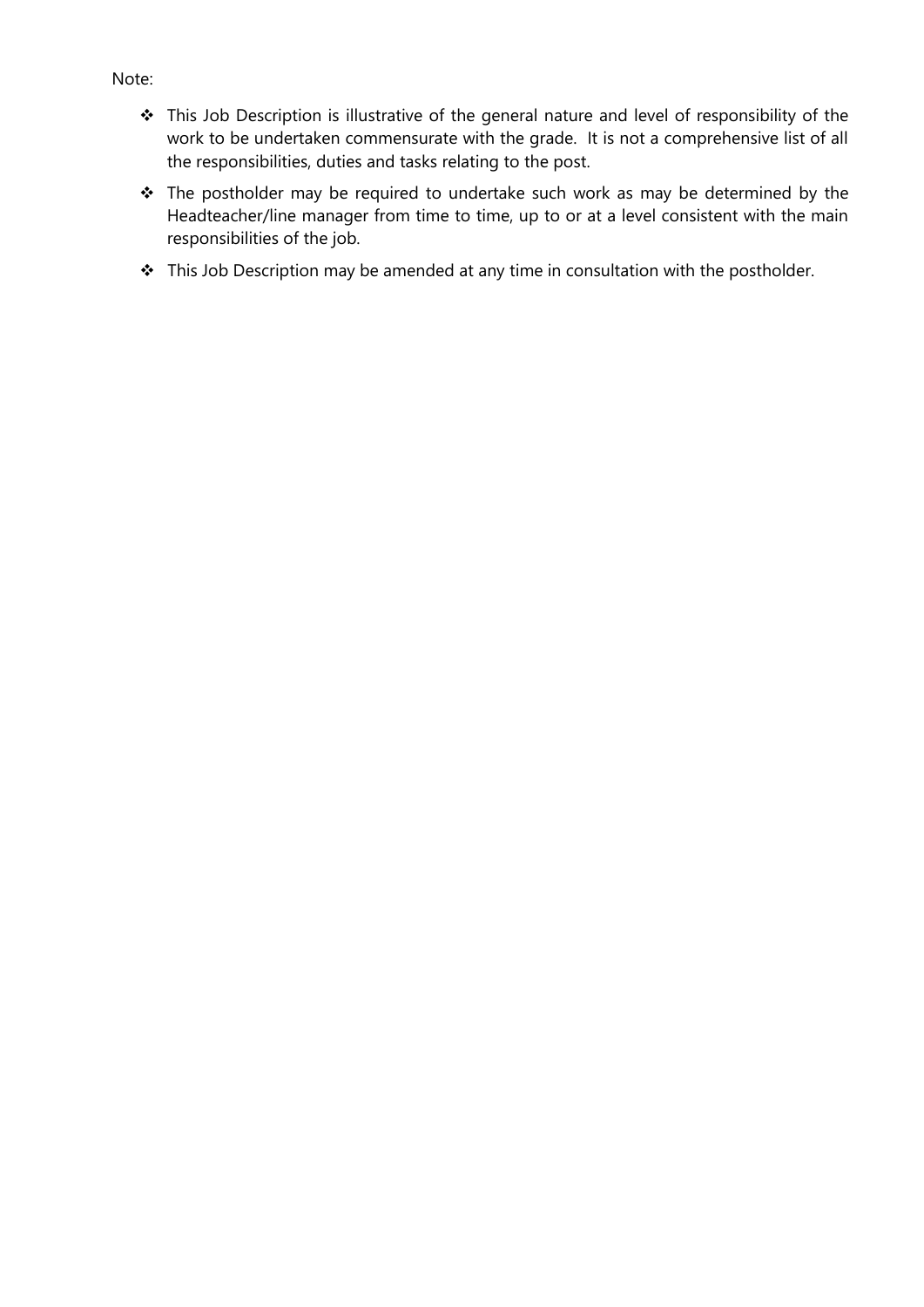#### SPECIAL CONDITIONS OF EMPLOYMENT

Cornwall Education Learning Trust is committed to safeguarding and promoting the welfare of children and young people and expects all staff to share this commitment. The postholder is required to follow all of the Trust's policies and procedures in relation to safeguarding at all times, and to adhere to the statutory guidance 'Keeping Children Safe in Education'. The postholder must take appropriate action in the event that they have concerns, or are made aware of the concerns of others, regarding the safety or wellbeing of children or young people.

All offers of employment are conditional and subject to satisfactory pre-employment checks including receipt of original qualification documents, references, medical screening, proof of eligibility to work in the UK, Childcare Disqualification check and a Disclosure and Barring Service (DBS) check.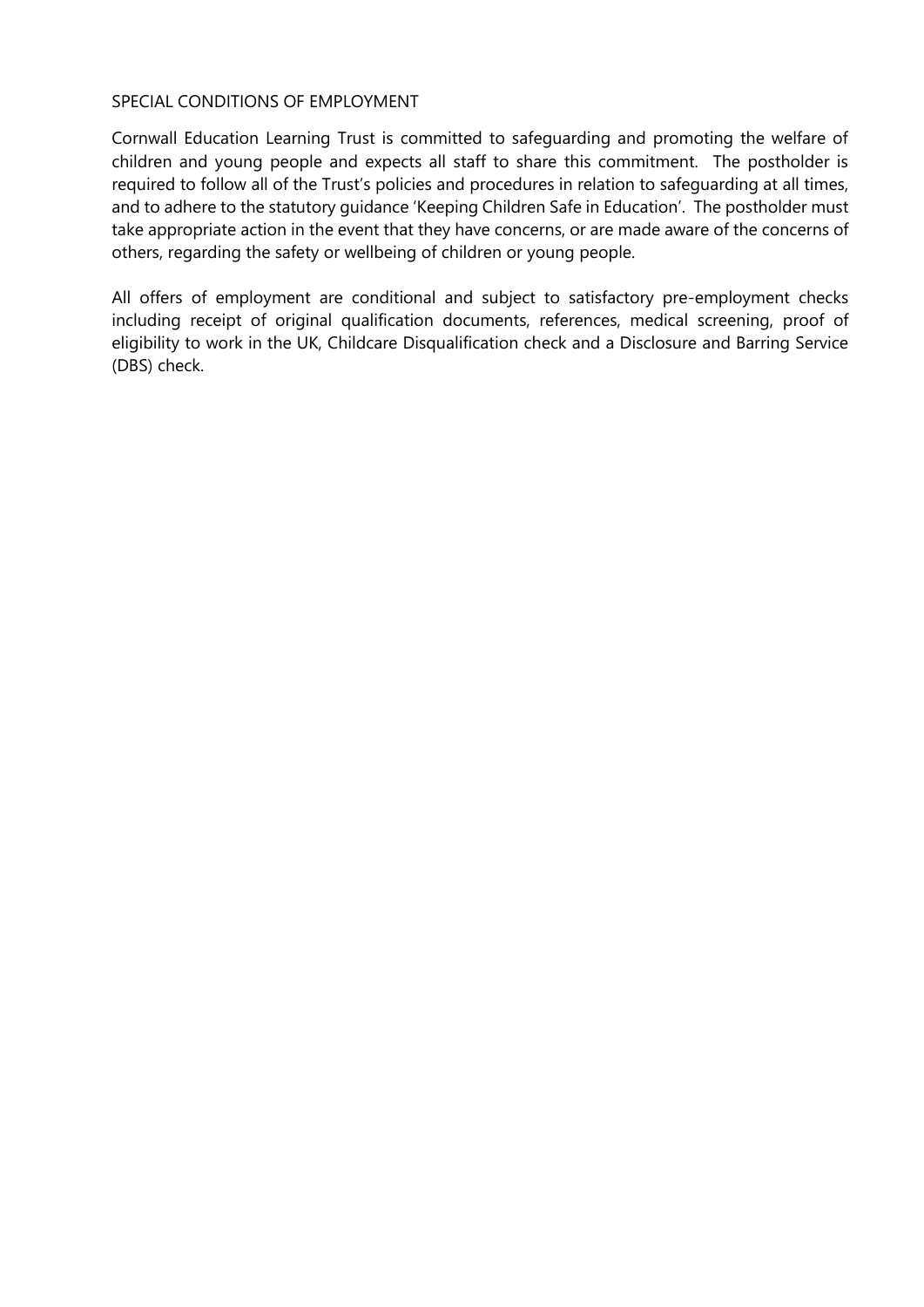## Person Specification

| <b>Selection Criteria</b>          | <b>Essential</b>                                                                                                                                                                                                                                                                                                                                                                                                                                                                                                                                                                                                                                           | <b>Desirable</b>                                                                                  | <b>How Assessed</b>                             |
|------------------------------------|------------------------------------------------------------------------------------------------------------------------------------------------------------------------------------------------------------------------------------------------------------------------------------------------------------------------------------------------------------------------------------------------------------------------------------------------------------------------------------------------------------------------------------------------------------------------------------------------------------------------------------------------------------|---------------------------------------------------------------------------------------------------|-------------------------------------------------|
| Education and<br>Training          | Previous experience of<br>$\bullet$<br>working in catering, cooking,<br>food preparation in a busy<br>commercial environment for a<br>minimum of 3 years.<br><b>Attainment of GCSE</b><br>$\bullet$<br>qualifications or equivalent<br>vocational qualifications in<br>catering or a related field.                                                                                                                                                                                                                                                                                                                                                        | Food Safety certificate<br>$\bullet$<br>NVQ level 2 in<br>$\bullet$<br>Catering or related field. | Application Form/<br>Interview/<br>Certificates |
| Skills and<br>Experience           | Previous experience of<br>$\bullet$<br>catering, cooking, food<br>preparation in a busy<br>commercial environment.<br>Good communication skills,<br>both written and verbal.<br>A willingness to take action<br>and to make decisions<br>independently.<br>A desire to understand how<br>things work and to seek out<br>opportunities to learn and<br>grow.<br>Ability to adapt easily to<br>different situations.<br>Demonstrate a willingness to<br>learn.<br>Organisational skills.<br>Self-motivated.<br>Enjoys working with<br>children/young people.<br>Ability to work on own<br>initiative and as part of a team.<br>Flexible approach to working. | Menu creation and planning<br>$\bullet$                                                           | Application Form/<br>Interview                  |
| Specialist<br>Knowledge            | Basic food hygiene and safety<br>certificate and knowledge of<br>food hygiene procedures.<br>Demonstrates an awareness,<br>٠<br>understanding and<br>commitment to the protection<br>and safeguarding of children<br>and young people.<br>Demonstrates an awareness,<br>understanding and<br>commitment to equality and<br>inclusion.                                                                                                                                                                                                                                                                                                                      |                                                                                                   | Application Form/<br>Interview                  |
| <b>Values Related</b><br>Qualities | <b>Collaborate</b> – ability to work<br>$\bullet$<br>effectively as a team<br><b>Empower</b> – ability to take<br>$\bullet$<br>initiative and problem solve in<br>order to improve performance<br><b>Leadership</b> $-$ to lead by<br>example and achieve shared<br>goals                                                                                                                                                                                                                                                                                                                                                                                  |                                                                                                   | Application Form/<br>Interview                  |